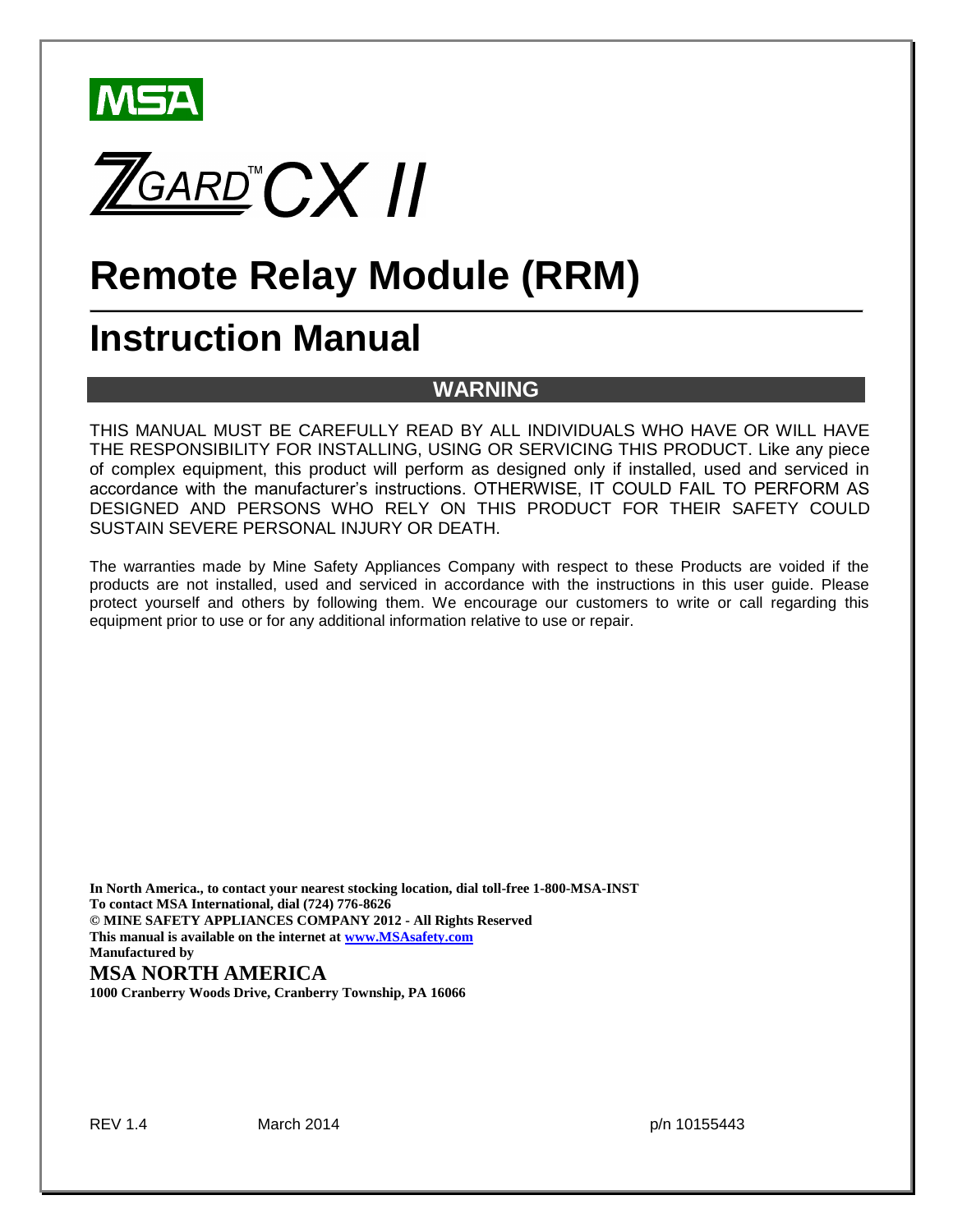## **MSA Permanent Instrument Warranty**

**1. Warranty-** Seller warrants that this product will be free from mechanical defect or faulty workmanship for a period of eighteen (18) months from date of shipment or one (1) year from installation, whichever occurs first, provided it is maintained and used in accordance with Seller's instructions and/or recommendations. This warranty does not apply to expendable or consumable parts whose normal life expectancy is less than one (1) year such as, but not limited to, nonrechargeable batteries, filament units, filter, lamps, fuses etc. The Seller shall be released from all obligations under this warranty in the event repairs or modifications are made by persons other than its own or authorized service personnel or if the warranty claim results from physical abuse or misuse of the product. No agent, employee or representative of the Seller has any authority to bind the Seller to any affirmation, representation or warranty concerning the product. Seller makes no warranty concerning components or accessories not manufactured by the Seller, but will pass on to the Purchaser all warranties of manufacturers of such components. **THIS WARRANTY IS IN LIEU OF ALL OTHER WARRANTIES, EXPRESSED, IMPLIED OR STATUTORY, AND IS STRICTLY LIMITED TO THE TERMS HEREOF. SELLER** 

#### **SPECIFICALLY DISCLAIMS ANY WARRANTY OF MERCHANTABILITY OR OF FITNESS FOR A PARTICULAR PURPOSE.**

**2. Exclusive Remedy-** It is expressly agreed that Purchaser's sole and exclusive remedy for breach of the above warranty, for any tortious conduct of Seller, or for any other cause of action, shall be the repair and/or replacement at Seller's option, of any equipment or parts thereof, which after examination by Seller is proven to be defective. Replacement equipment and/or parts will be provided at no cost to Purchaser, F.O.B. Seller's Plant. Failure of Seller to successfully repair any nonconforming product shall not cause the remedy established hereby to fail of its essential purpose.

**3. Exclusion of Consequential Damage-**Purchaser specifically understands and agrees that under no circumstances will seller be liable to purchaser for economic, special, incidental or consequential damages or losses of any kind whatsoever, including but not limited to, loss of anticipated profits and any other loss caused by reason of non operation of the goods. This exclusion is applicable to claims for breach of warranty, tortuous conduct or any other cause of action against seller.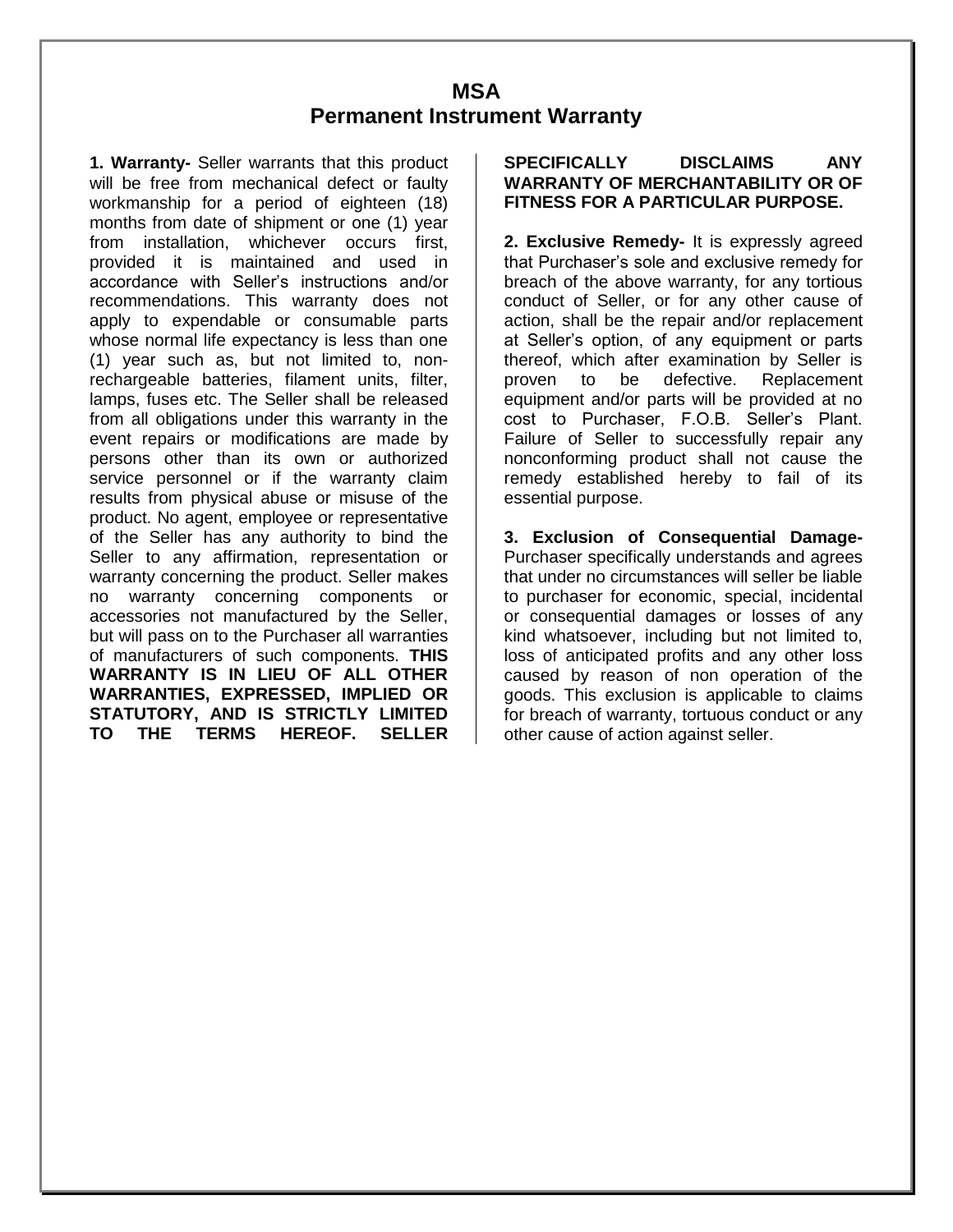## **General Warnings**

### **WARNING**

- 1. The ZGARD CX II RRM Remote Relay Module described in this manual must be installed, operated, and maintained in strict accordance with the labels, cautions, warnings, instructions, and within the limitations stated.
- 2. The ZGARD CX II RRM Remote Relay Module must not be installed in outdoor areas or in locations where explosive concentrations of combustible gases or vapors might occur in the atmosphere: Class 1, Group A, B, C, and D areas as defined by the NEC. Because the controller is not explosion-proof, it must be located in non-hazardous areas.
- 3. Do not paint the ZGARD CX II RRM Remote Relay Module.
- 4. The only absolute method to assure the proper overall operation of a gas detection instrument is to check it with a known concentration of the gas for which it has been calibrated. Consequently, a calibration check must be included as part of the installation and as a routine inspection of the system.
- 5. Use only genuine MSA replacement parts when performing any maintenance procedures provided in this manual. Failure to do so may seriously impair instrument performance. Repair or alteration of the ZGARD CX II RRM Remote Relay Module, beyond the scope of these maintenance instructions or by anyone other than authorized MSA service personnel, could cause the product to fail to perform as designed, and persons who rely on this product for their safety could sustain serious personal injury or death.
- 6. The ZGARD CX II RRM Remote Relay Module must be installed, located and operated in accordance to all applicable codes. These codes include, but are not limited to, the National Fire Prevention Code and National Electric Code.
- 7. Do not exceed the relay contact ratings listed in this manual. Otherwise, the relay operation may fail, which can result in personal injury or death.
- 8. The ZGARD CX II Programmable Controller DOES NOT come preprogrammed with any sensor, relay or alarm setpoint parameters. These must be field-programmed and verified by trained and authorized personnel.

#### **Failure to comply with the above warnings can result in serious personal injury or death.**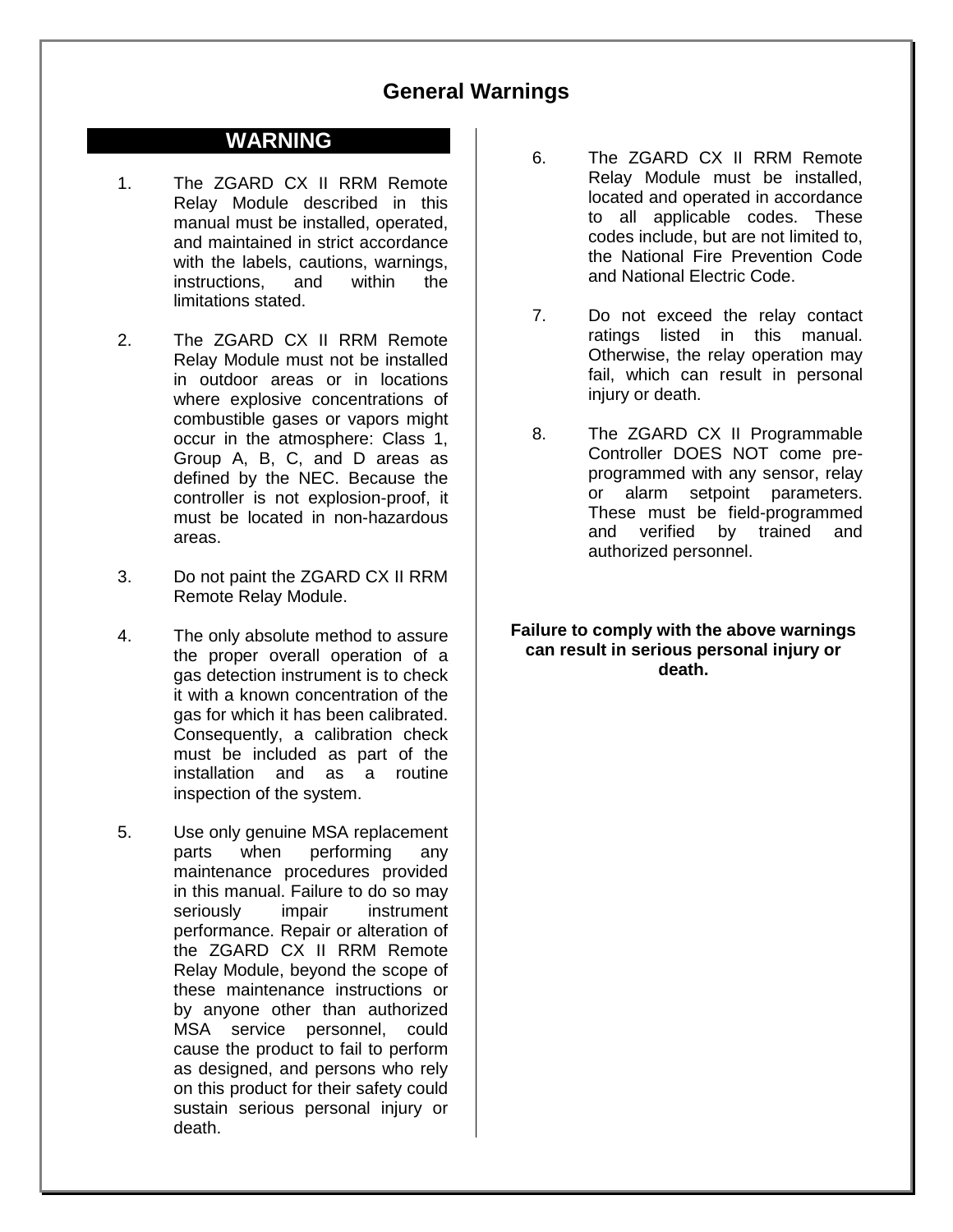## **Table of Contents**

| <b>Section 1</b> | <b>General Information and Specifications</b> | 1.0 |
|------------------|-----------------------------------------------|-----|
| <b>Section 2</b> | <b>General Installation Guidelines</b>        | 2.0 |
| <b>Section 3</b> | <b>Setup Configuration</b>                    | 3.0 |
| <b>Section 4</b> | <b>Operation and Features</b>                 | 4.0 |

#### **Drawings**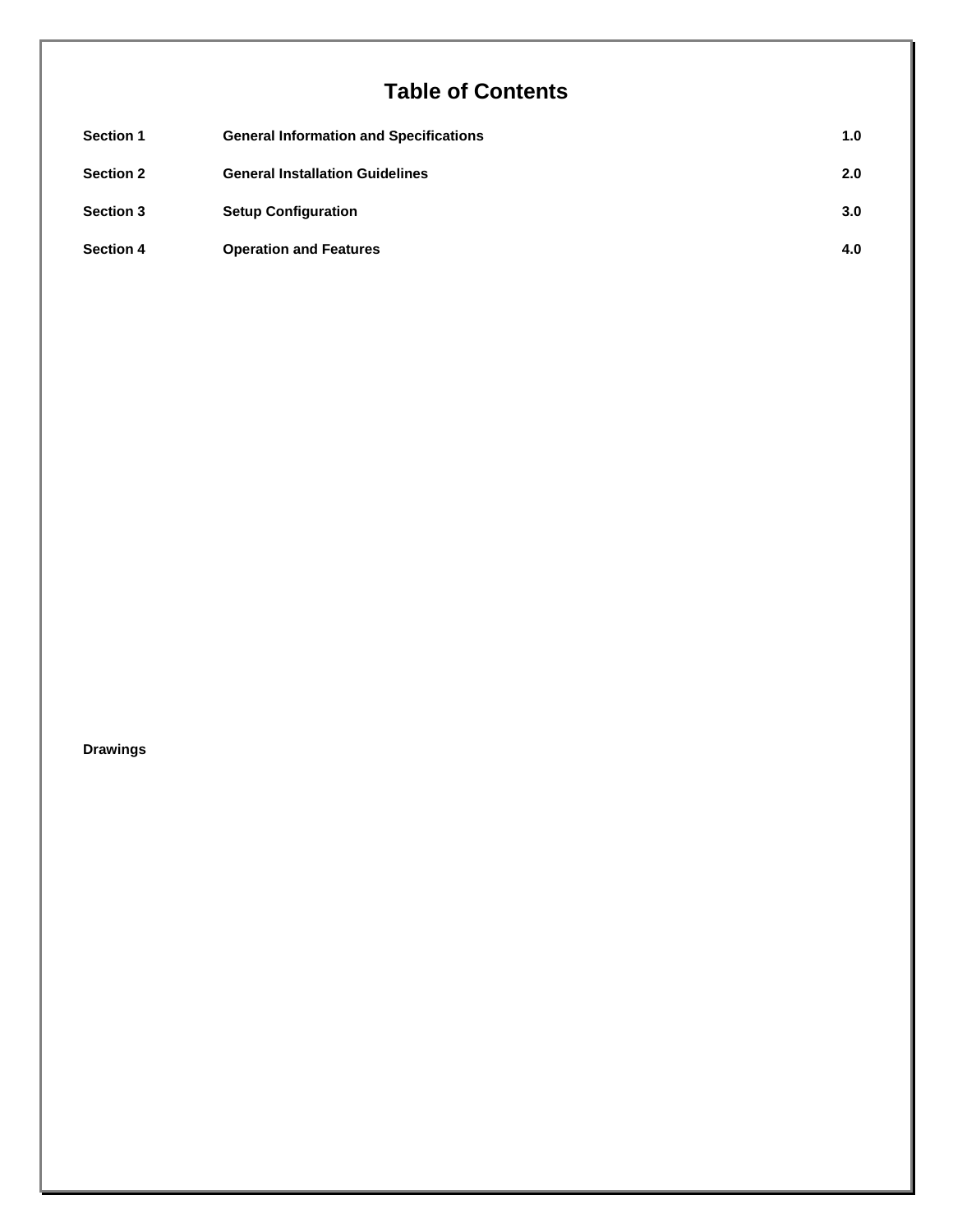#### **Section 1 ZGARD CX II RRM General Information and Specifications**

The ZGARD CX II RRM is an auxiliary device that works in conjunction with the ZGARD CX II Programmable Controller to provide additional relay contact outputs. The ZGARD CX II RRM can be connected onto any of the four RS485 serial communications busses of the ZGARD CX II system. Once configured via the configuration menu of the ZGARD CX II, the additional relays can be freely assigned to any function (Caution, Warning, Alarm or Fault) and to any zone or multiple zones. This allows for highly customizable system configurations.

**Remote Relay Modules (RRM):** Each optional Remote Relay Module (RRM) provides 4 freely assignable DPDT relays. The ZGARD CX II Controller does NOT provide the 24Vdc operating power for the ZRM's. Some applications may require the aid of a Power and Signal Booster.

| <b>REMOTE RELAY MODULE SPECIFICATIONS</b> |                                                                              |
|-------------------------------------------|------------------------------------------------------------------------------|
| <b>Operating Power</b>                    | 19-27VAC or 24-38 VDC, power provided from external source                   |
| <b>Network Communication</b>              | RS485, 2-wire serial communication                                           |
| Temperature                               | Operating: -10 $\degree$ to 50 $\degree$ C (14 $\degree$ to 122 $\degree$ F) |
|                                           | Storage: $-20^\circ$ to $60^\circ$ C ( $-4^\circ$ to 131 $^\circ$ F)         |
| <b>Relay Action</b>                       | Each RRM adds 4 DPDT relays that can be assigned from within the CX II       |
|                                           | configuration menu.                                                          |
| <b>Relay Contacts Rating</b>              | 10 Amps 1/8 H.P., 125 Vac.                                                   |
|                                           | 6 Amps 1/8 H.P., 277 Vac.                                                    |
|                                           | 5 Amps, 30 Vdc.                                                              |
| <b>Enclosure</b>                          | Polycarbonate NEMA 4X design                                                 |
| <b>Dimensions</b>                         | 11.5" (292 mm) H x 9.5" (241 mm) W x 4.75" (121 mm) D                        |
| <b>Certification</b>                      | ENTELA (to CSA Standards) File No. 3118354                                   |

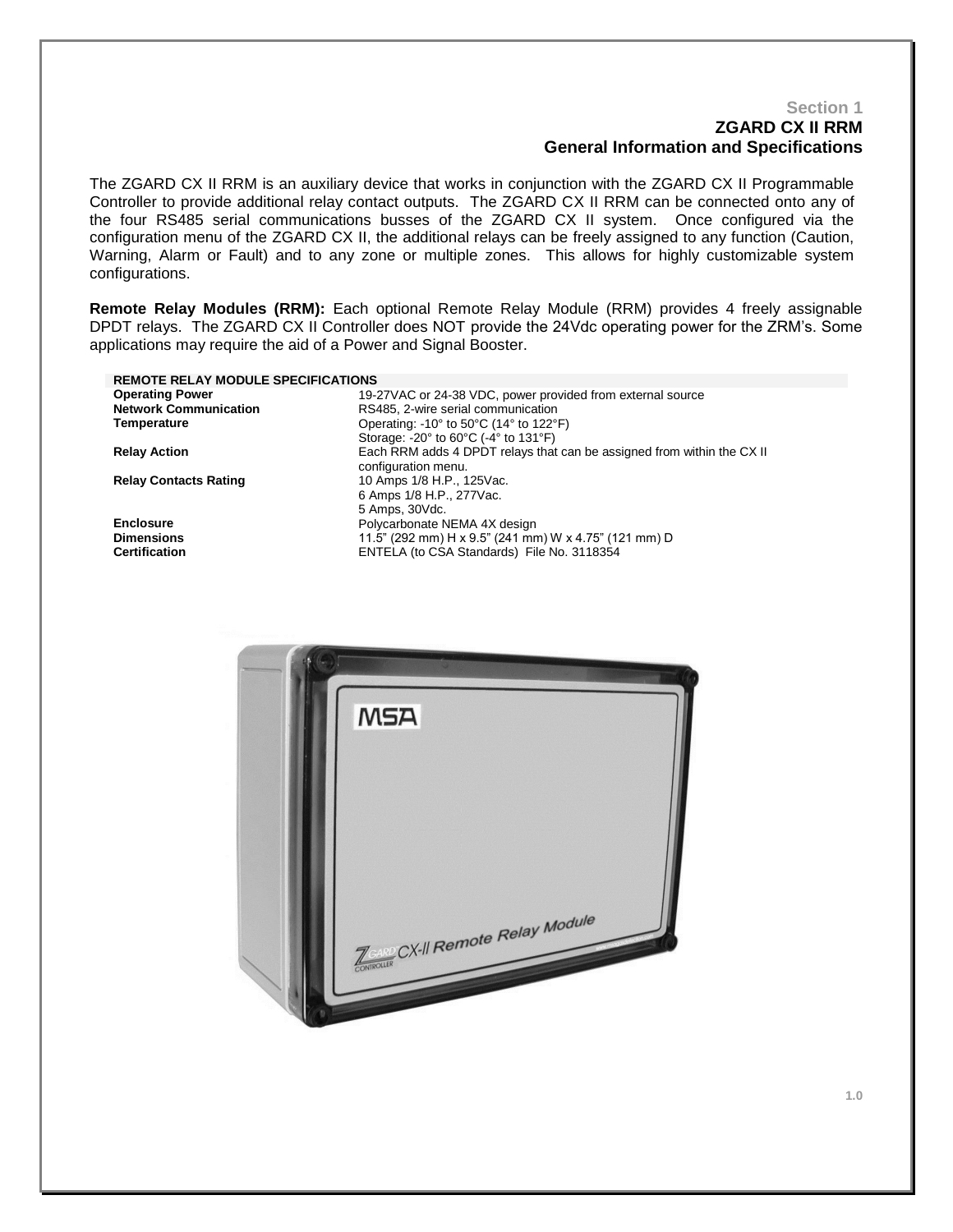#### **Section 2 ZGARD CX II RRM Installation Guidelines**

#### **Mounting:**

- Do not mount the RRM to structures subject to vibration and shock, such as piping and piping supports.
- Do not locate the RRM near excessive heat source or in wet and damp locations.
- For proper cooling, allow at least five inches of clearance around all surfaces except for the mounting surface. Also consider mounting the RRM so it can be easily accessed for service and routine testing.
- Make sure the RRM is not blocked; otherwise front panel is difficult during installation and service.
- The RRM has four mounting holes; securely mount the instrument to a wall or support using appropriate hardware.

#### **Wiring Connections:**

Before putting a ZGARD CX II RRM into operation, determine the current switching requirements of the relays and the attached load. Make sure the load current does not exceed the switching capability of the relays. Also refer to the ZGARD CX II RRM Installation Outline drawing located in the back of this manual, which provides important information regarding;

- Operating power.
- Relay wiring connection.
- Required conductors and wire size.

#### **CAUTION**

- 1. When wiring the RRM, disconnect the main power to prevent bodily harm.
- 2. Do not use the RRM power when connecting any external devices to the relay contacts.
- 3. Use shielded cable for wiring installation. Do not install low voltage signal cable in the same conduit as the RRM's operating power and or relay wiring.
- 4. Do not exceed the contact ratings marked on the relays.
- 5. Make sure that each RRM is given a unique address (DIP switch selected), or the ZGARD CX II Controller may not be able to communicate appropriately.
- 6. When connecting the RRM's, make sure that all wiring is correct and the two leads of the RS485 bus are not interchanged, or permanent damage to the sensor may result.
- 7. Perform all wiring and conduit installation in accordance to the National Electrical Code.
- 8. The fuse at the input is a SloBlo type fuse and REPLACE FUSE ONLY WITH A FUSE WITH THE SAME RATING.

**Failure to follow the above cautions can result in injury or property damage**.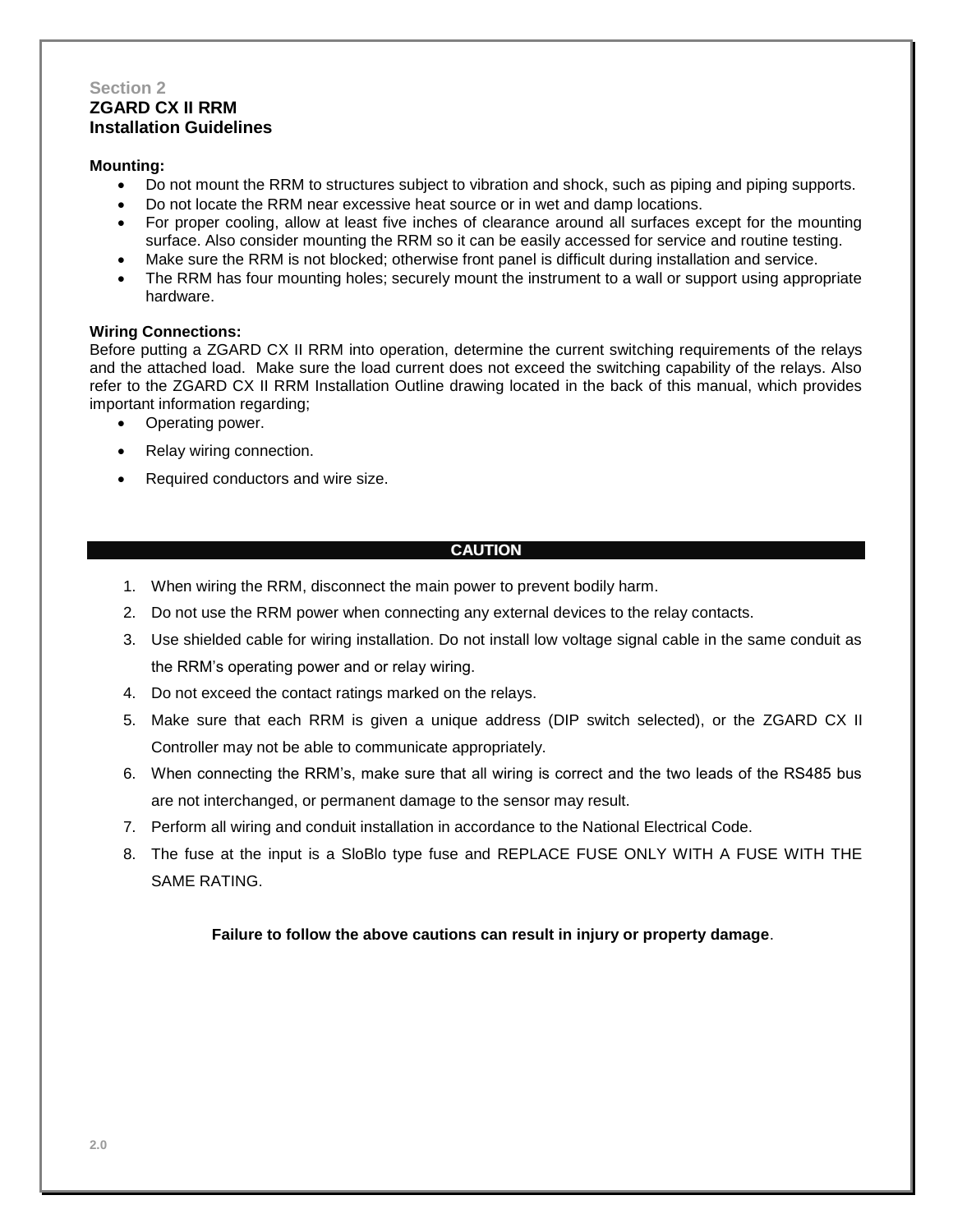#### **Section 3 ZGARD CX II RRM Factory Setup Configuration**

#### **Address Configuration:**

The ZGARD CX II RRM requires an address to be selected on SW1 so that it can be identified by the CX-II controller. The table below shows the address switch positions and the corresponding address (displayed as 'relay card number' in the CX-II relay setup menus) as well as the relay numbers as they are identified in the CX-II relay setup menus.

| <b>SW1-1</b> | <b>SW1-2</b> | <b>SW1-3</b> | <b>SW1-4</b> | <b>Address</b> | <b>Relay Number in CX-II Controller</b> |
|--------------|--------------|--------------|--------------|----------------|-----------------------------------------|
| <b>OFF</b>   | OFF.         | <b>OFF</b>   | <b>OFF</b>   | 0              | 1,2,3,4 (same as CX-II built-in relays) |
| <b>ON</b>    | <b>OFF</b>   | <b>OFF</b>   | <b>OFF</b>   |                | 5,6,7,8                                 |
| <b>OFF</b>   | ON           | OFF          | <b>OFF</b>   | 2              | 9,10,11,12                              |
| <b>ON</b>    | <b>ON</b>    | <b>OFF</b>   | <b>OFF</b>   | 3              | 13, 14, 15, 16                          |
| <b>OFF</b>   | <b>OFF</b>   | ON           | <b>OFF</b>   | 4              | 17,18,19,20                             |
| <b>ON</b>    | <b>OFF</b>   | <b>ON</b>    | <b>OFF</b>   | 5              | 21,22,23,24                             |
| <b>OFF</b>   | <b>ON</b>    | <b>ON</b>    | <b>OFF</b>   | 6              | 25, 26, 27, 28                          |
| <b>ON</b>    | <b>ON</b>    | ON           | <b>OFF</b>   |                | 29,30,31,32                             |
| <b>OFF</b>   | <b>OFF</b>   | <b>OFF</b>   | ON           | 8              | 33, 34, 35, 36                          |
| <b>ON</b>    | OFF          | <b>OFF</b>   | ON           | 9              | 37, 38, 39, 40                          |

#### **Relay Fail Operation:**

The ZGARD CX II RRM has an optional relay fail mode function that can set the relays to a known, user- selectable state if communication with the main CX-II controller is lost. This function has two parts: 1) enable and 2) fail state. The table below shows the various options:

| <b>SW1-5</b> | <b>SW1-6</b> | <b>Relay Operation during Communication Fail</b> |
|--------------|--------------|--------------------------------------------------|
| OFF          | Don't Care   | All 4 relays remain in last state (default)      |
| ΟN           | OFF          | All 4 relays de-energize                         |
| ΟN           | ON           | All 4 relays energize                            |

#### **Normal Relay Mode:**

The ZGARD CX II RRM has an optional relay mode function that can operate the relays in a normally de-energized mode or a normally energized mode. In a normally de-energized operating mode, the relays remain de-energized until an alarm condition occurs on the CX-II at which point they become energized. In a normally energized operating mode, the relays remain energized until an alarm condition occurs on the CX-II at which point they become de-energized. The table below shows the various options:

| <b>SW1-8</b> | <b>Normal Relay Mode</b>                     |
|--------------|----------------------------------------------|
| OFF          | All 4 relays normally de-energized (default) |
| ON           | All 4 relays normally energized              |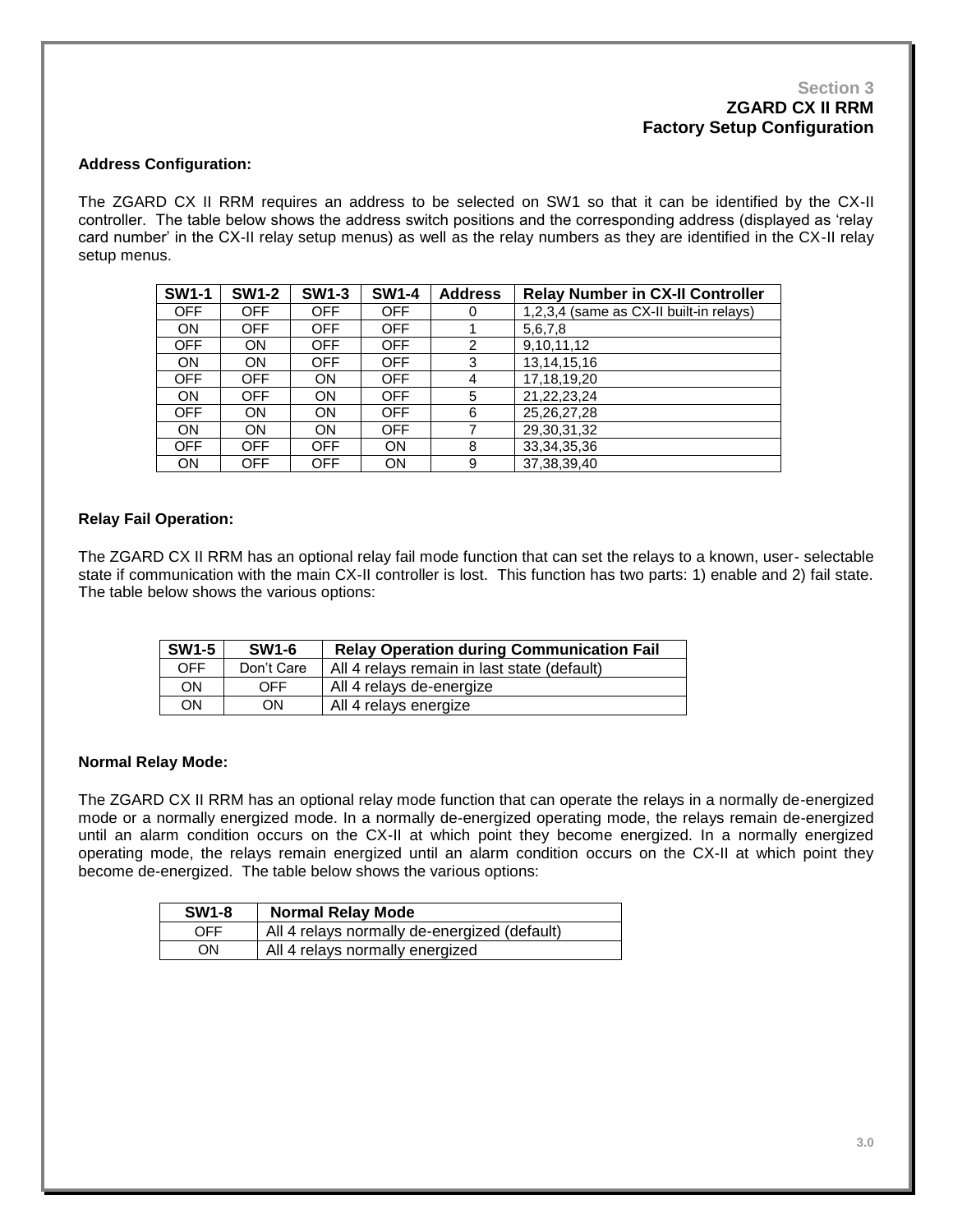#### **Section 4 ZGARD CX II RRM Operation and Features**

**Note:** The ZGARD CX II Programmable Controller DOES NOT come pre-programmed with any sensor, relay or alarm setpoint parameters. These must be field-programmed and verified by trained and authorized personnel.

**General:** The ZGARD CX II RRM provides additional relays to a CX-II gas controller system. These relays are completely custom programmable from the CX-II main controller as to their function. The may be used individually to provide additional outputs at a zone level or they may be grouped together to provide higher control functions. See the CX-II controller manual for more details on relay programming.

**Address Configuration:** The ZGARD CX II RRM uses a DIP switch selectable address so that it can be identified by the CX-II controller. Each RRM adds four (4) additional relays to the relay setup menus on the CX-II menus. The cards address is displayed as 'relay card number' in the CX-II relay setup menus.

**Communication Fail:** The ZGARD CX II RRM has an optional relay fail mode function that can set the relays to a known, user- selectable state if communication with the main CX-II controller is lost. This function has two parts: 1) enable and 2) fail state. The function must first be enabled via SW1- 5 and then the desired relay output must be selected using SW1-6.

**Normal Relay Mode:** The ZGARD CX II RRM has an optional relay mode function that can operate the relays in a normally de-energized mode or a normally energized mode. In a normally deenergized operating mode, the relays remain deenergized until an alarm condition occurs on the CX-II at which point they become energized. In a normally energized operating mode, the relays remain energized until an alarm condition occurs on the CX-II at which point they become de-energized.

**Test Mode:** It is not recommended that the test mode be used except under instructions and guidance from a qualified factory representative. Enabling the test mode  $(SW1-7 = ON)$  can render the entire CX-II system inoperable and may cause false alarms or no alarms in the event of a gas presence.

The test mode turns the RRM card into an RS-485 output device by sending relay control signals on the RS-485 bus. This can be used to test another suspect RRM card.

#### **NEVER activate the test mode while a RRM card is installed in a system.**

**System Diagnostics Feature:** The ZGARD CX II RRM has three indicator lights on the left hand side near the bottom of the card. They are labelled 'ACTIVE', 'RX' and 'TX'. The RX and TX lights indicate data traffic on the RS-485 bus. Once a RRM card has been configured in the CX II controller and the CX II controller is sending data to the card, the ACTIVE light will blink every time it receives valid data. If communication from the CX II should become lost, the ACTIVE light will begin a slow steady flash to indicate no communication.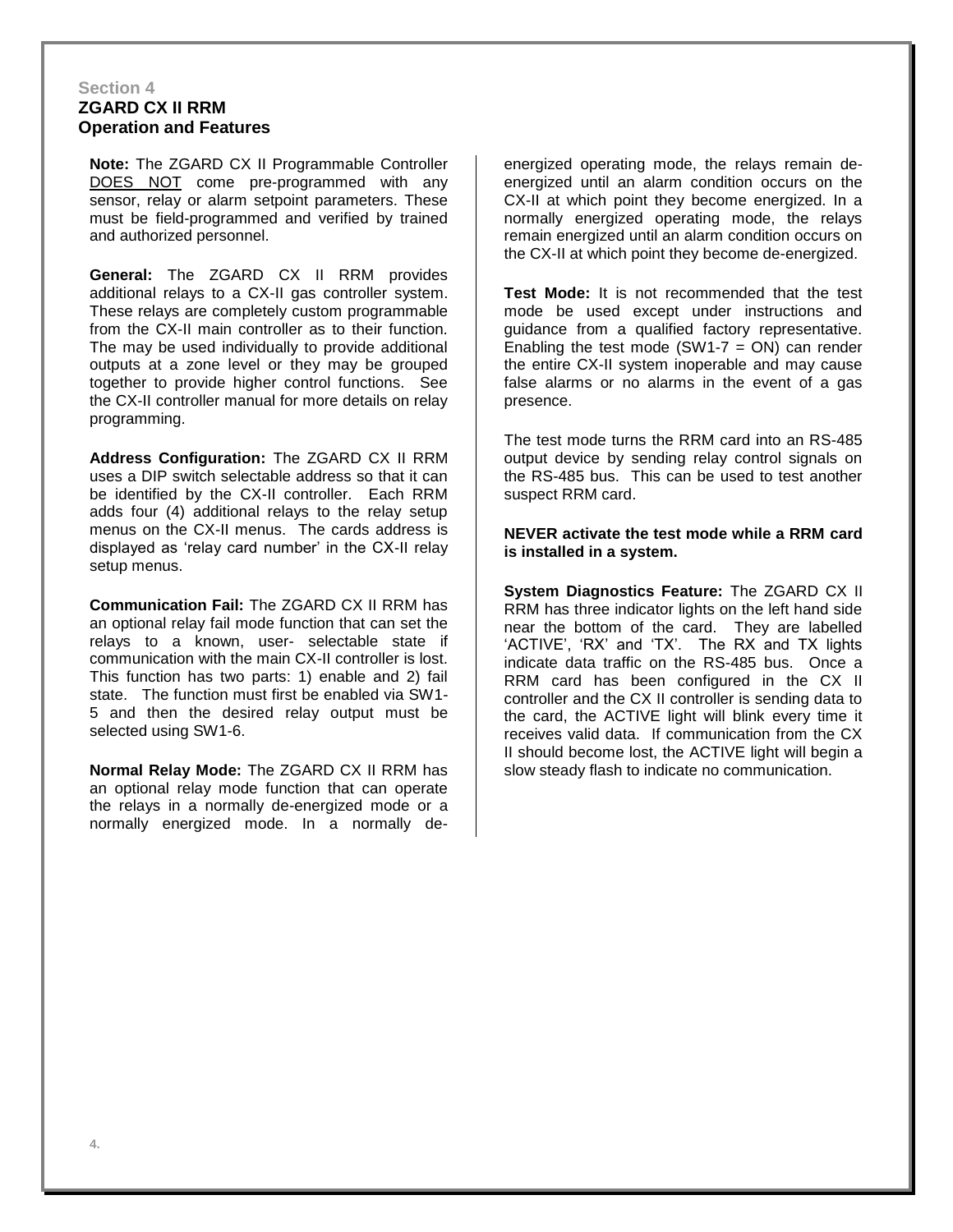#### **Section 5 ZGARD CX II RRM Connections & Wiring**

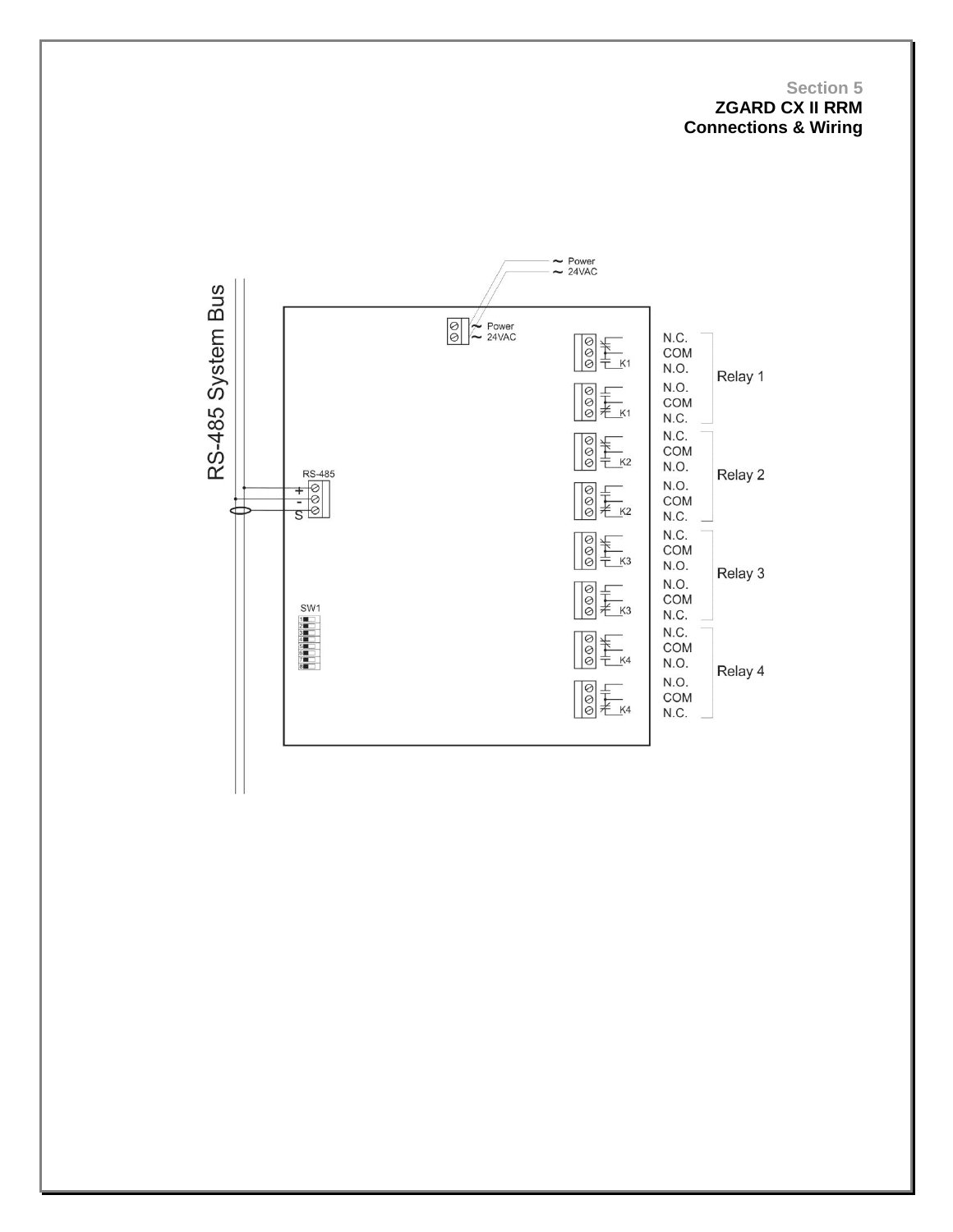

## **Label Technical Information:**

Material: 3M, 7840TL UL Recognized: MH16411 Printer: HP LaserJet 4200 Toner: Q1338A

1

5

9

13

17

21

25

29

33

37

5 6

4 5 6

De-**Energize** 

**Energize** 

8

38

39

40

34

35

36

30

31

32

26

27

28

22

23

24

18

19

20

14

15

16

10

11

12

6

7

8

 $K1=$ 

 $K2=$ 

 $K3=$ 

 $K4=$ 

2

3

4



**Normally** De-**Energized** 

8 7

**Normally** Energized

*Relay Card Operating Mode Relay Operating Mode*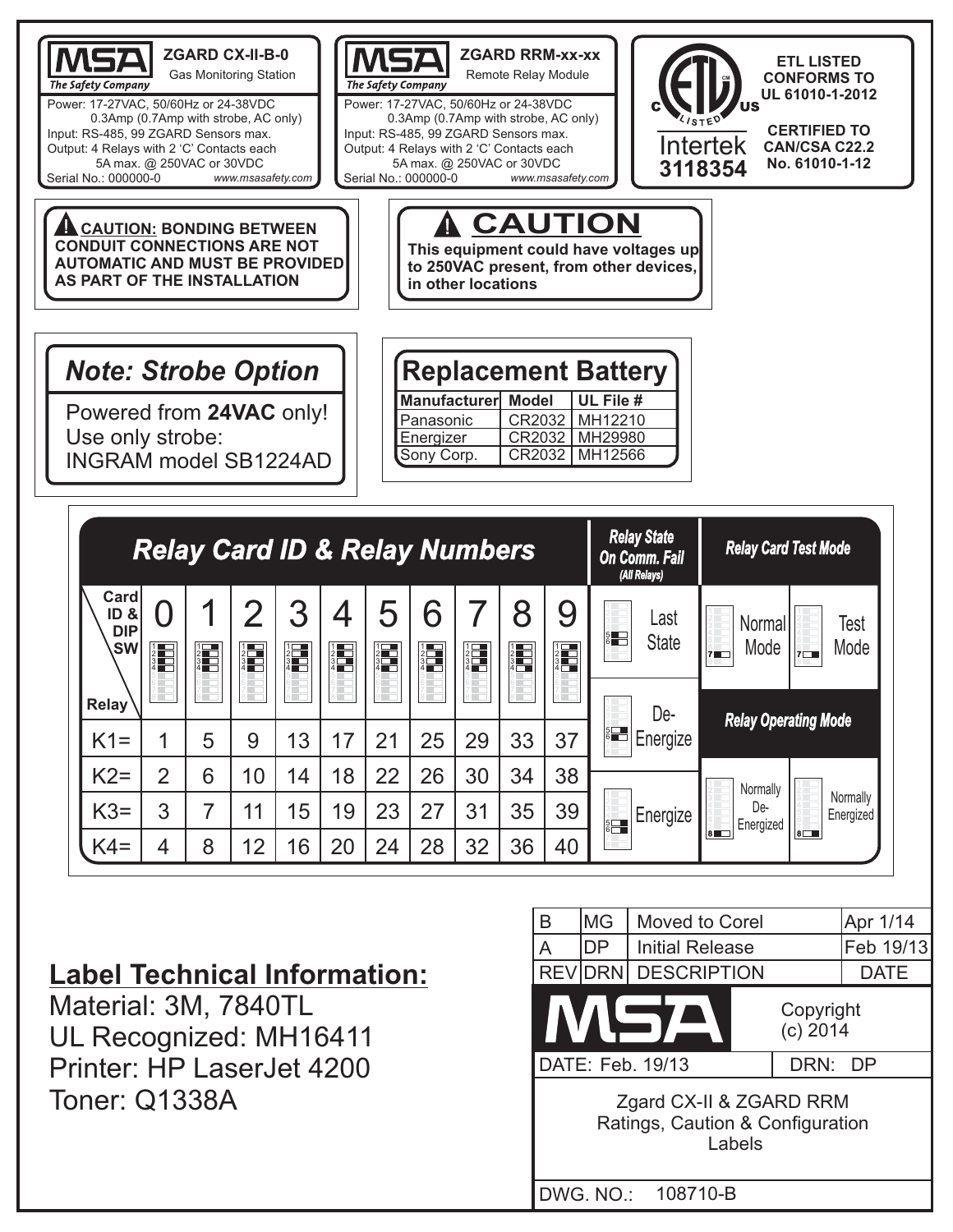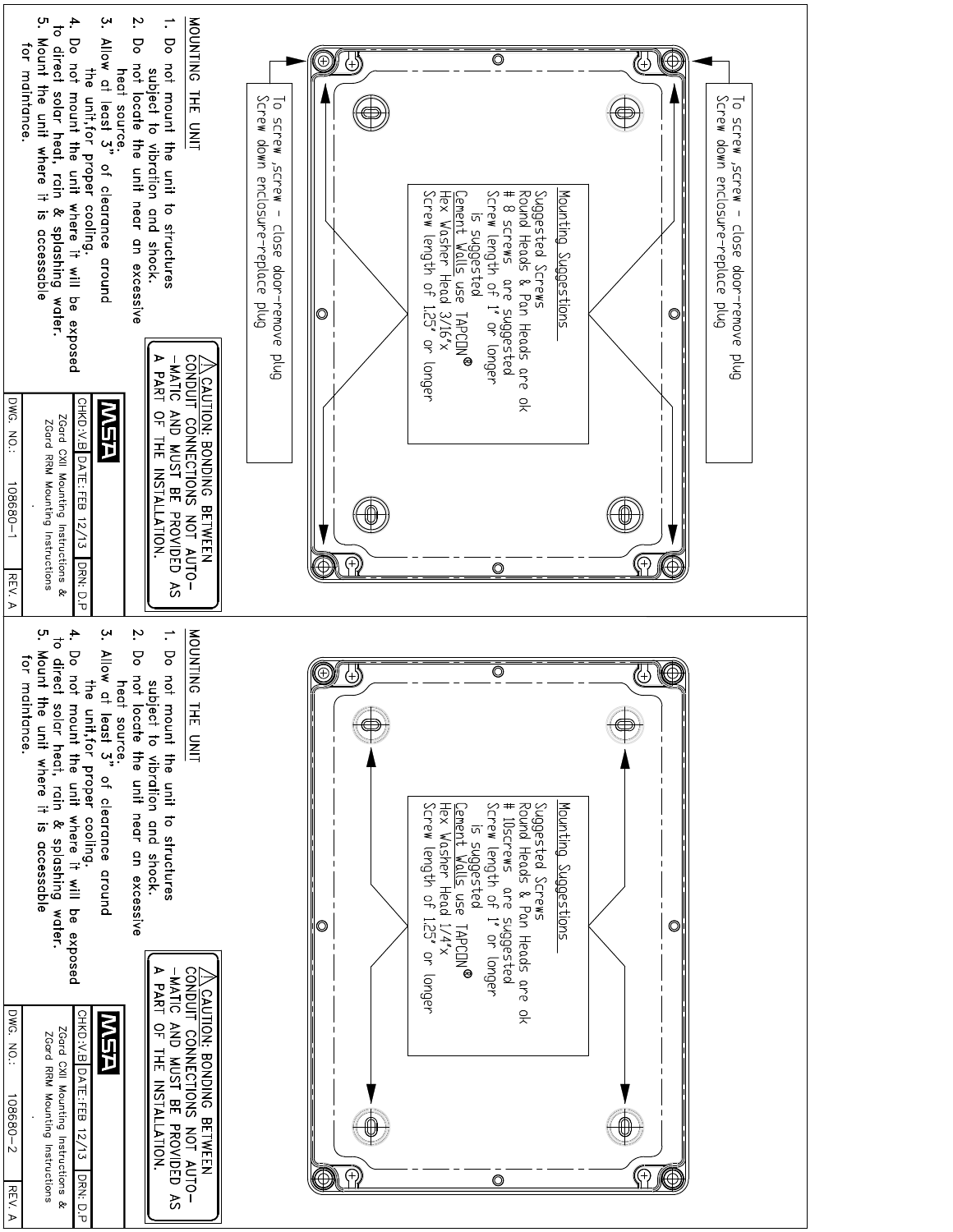